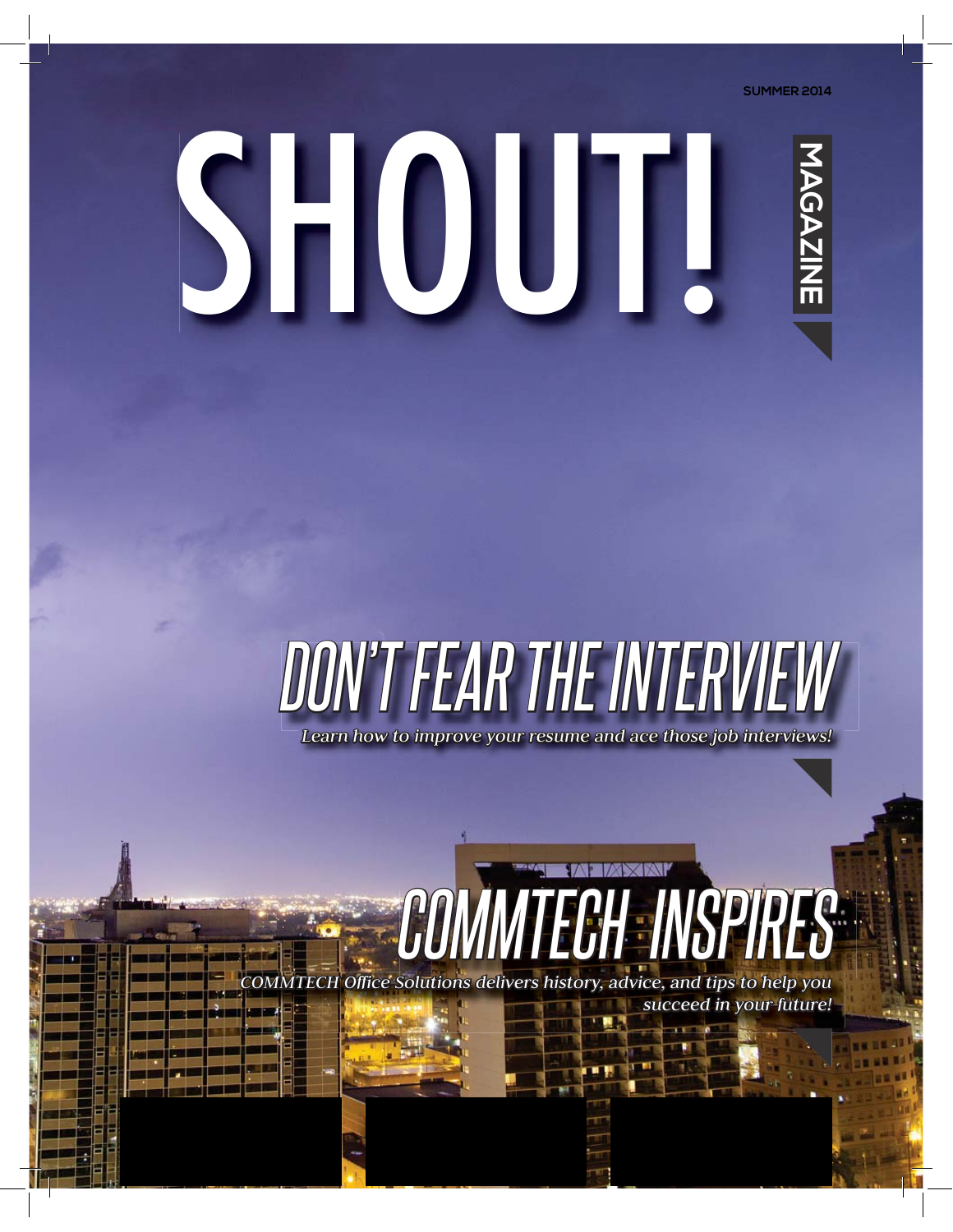### *A LETTER FROM COMMTECH*

**Dan Misko** Guest Editor

Guest Editor…I like the sound of that. Thanks BASA!

Commtech has been a proud partner of BASA's for 4 years now. It's hard to believe how much BASA has accomplished in such a short time. My team and I have participated in a number of events, met some really great people, and I'm proud to say we've even hired a few graduates. Most of all, we've had a lot of fun. It's a testament to the leadership of the organization and their ability to carry through on their vision. Each year they pull it off and this year was no exception. Great job!

My favourite part of my involvement with BASA has to be my interaction with you, the students. So many of you are so outgoing. So ambitious. So involved. I certainly wouldn't have described myself that way when I was in your shoes.

I went school at that other campus. The one in the south end of the city. We don't need to name names here. I'll admit it, I was clueless. I went to class, got good grades, but I had no idea what to expect after I graduated. The real world…what's that like? I get to wear a suit? Sounds like fun. I'll finally get to move out of my parents' place? Awesome! And I'm going to make lots of money? Great.

How? I couldn't answer that question. According to some I did all the wrong things. I wasn't involved in any of the student associations. I didn't go to any of their events. I passed on summer internships to wait on tables and tend bar.



But I did one thing right: I had an open mind.

I pursued a Business degree because I wanted to go into Advertising. Don't ask me why, but it's what I had my sights set on from day one. It seemed like there was money in it, there was a creative element to it, and I thought I would enjoy it. It was a real wake-up call when I finally graduated and looked at all the job postings I could apply for.

There were sales positions: Inside Sales, Outside Sales, Account Manager. Then there were Accounting positions: Junior Corporate Accountant, Assistant Accountant, Assistant to the Junior Corporate Accountant. I had majored in Marketing but Sales wasn't even on my

radar. And when I said earlier that I got good grades I should have clarified that. I got good grades with the exception of my Accounting courses.

But my mind was open. I interviewed for some of those Sales positions. I liked what they had to say. If I did well there was going to be some good money in it, there was a creative element to it, and it seemed like something I would enjoy. 13 years later and I'm still working with the same organization I started with right out of University.

An open mind can open doors.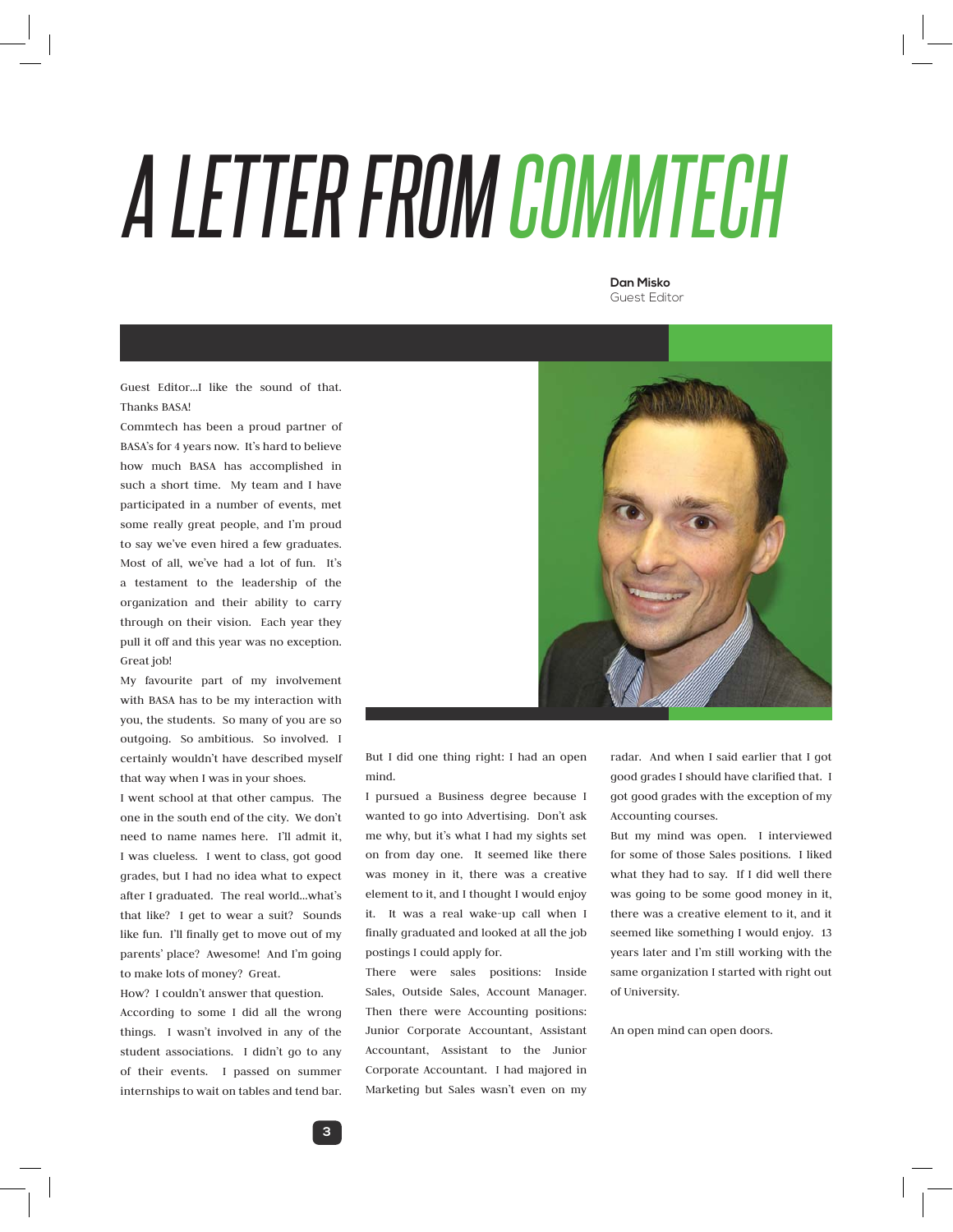## *THE HEART OF COMMTECH*

**POCOMMTECH** 

**4**